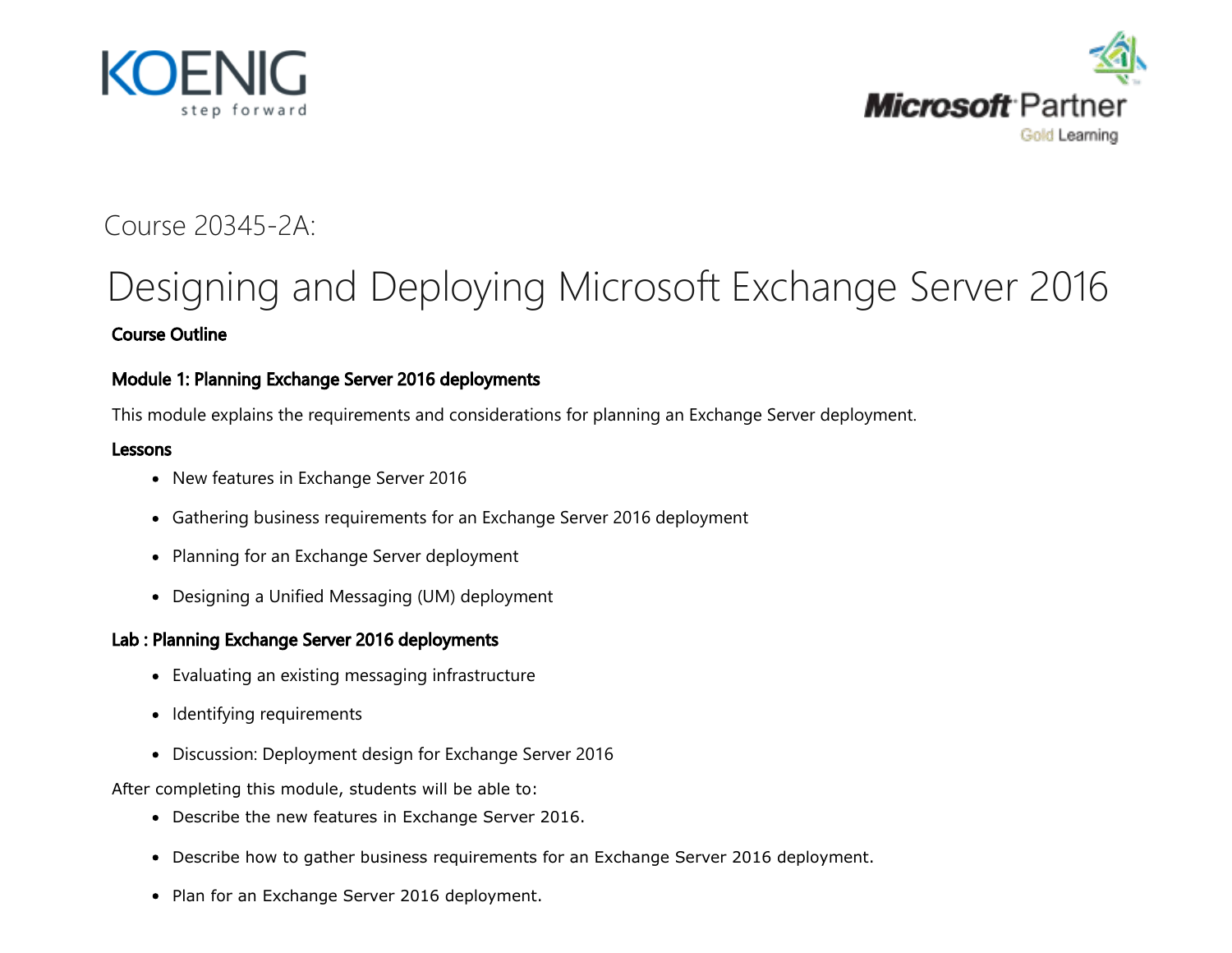Design a UM deployment.

## Module 2: Planning and deploying Exchange Server 2016 Mailbox services

This module explains how to plan and deploy Exchange Server hardware, virtualization, mailbox databases, and public folders.

## Lessons

- Planning Exchange Server hardware requirements
- Planning Exchange Server for virtualization and Microsoft Azure integration
- Planning and implementing public folders

## Lab : Planning and implementing Exchange virtualization, mailbox databases, and public folders

- Planning for virtualization
- Planning for mailbox databases
- Implementing mailbox databases
- Planning and implementing public folders

After completing this module, students will be able to:

- Plan for the Exchange Server hardware requirements.
- Plan Exchange Server for virtualization and Azure integration.
- Plan and implement public folders.

## Module 3: Planning and deploying message transport

This module explains how to plan and implement mail routing internally from and to the Internet, and transport-related tasks in the organization.

#### Lessons

- Designing message routing
- Designing transport services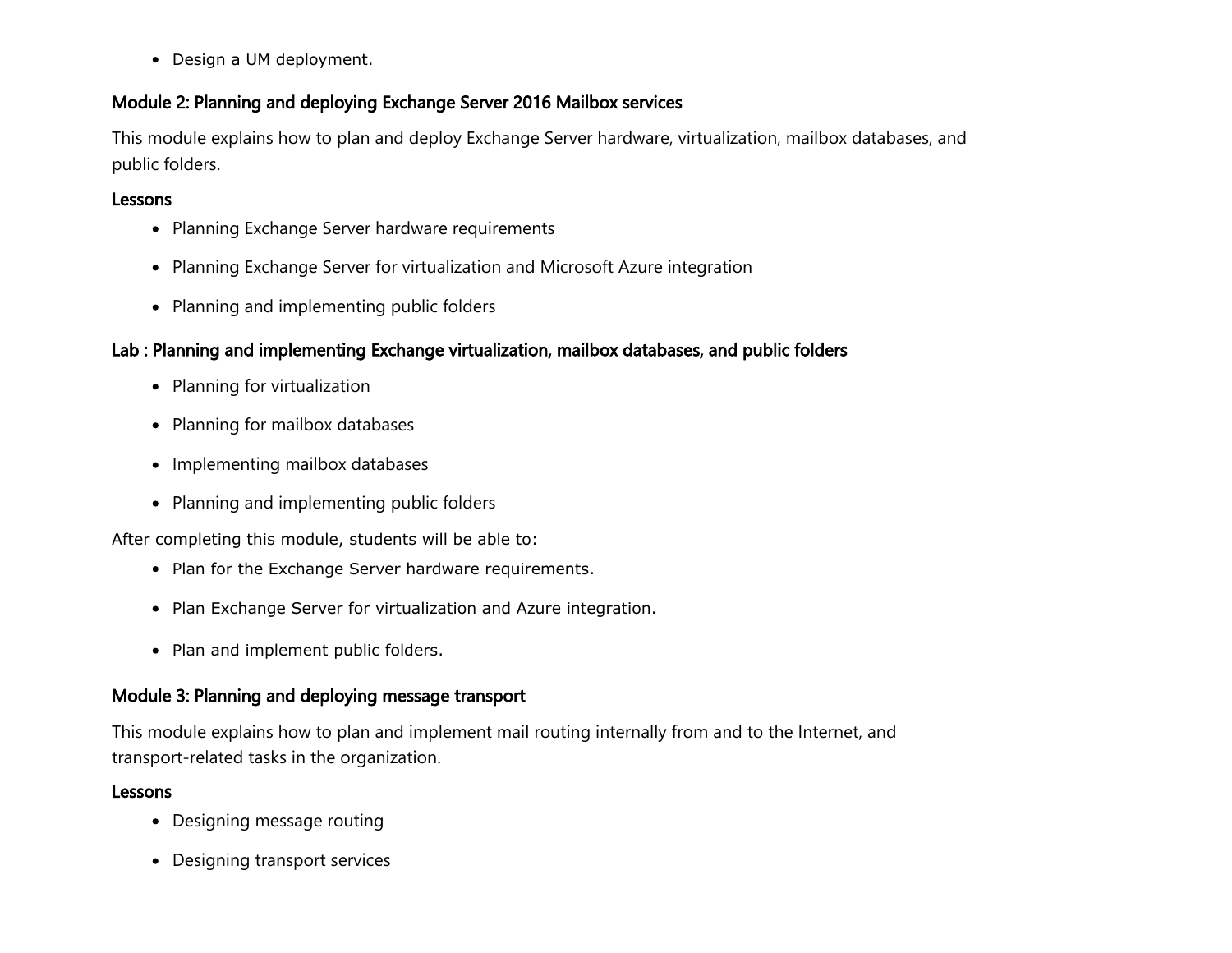- Designing the message-routing perimeter
- Designing and implementing transport compliance

## Lab : Planning and deploying message transport

- Planning for a redundant and secure message transport
- Planning for transport compliance
- Implementing transport compliance

After completing this module, students will be able to:

- Design message routing.
- Design transport services.
- Design message routing in a perimeter network.
- Design and implement transport compliance.

## Module 4: Planning and deploying client access

This module explains how to plan for client connectivity and client access in Exchange Server 2016. This module also describes how to implement Microsoft Office Online Server, and the coexistence of SharePoint 2016 with Exchange.

#### Lessons

- Planning for Exchange Server 2016 clients
- Planning for client access
- Planning and implementing Office Online Server
- Planning and implementing coexistence of SharePoint 2016 with Exchange
- Designing external client access

## Lab : Planning and deploying client access solutions

• Planning and configuring namespaces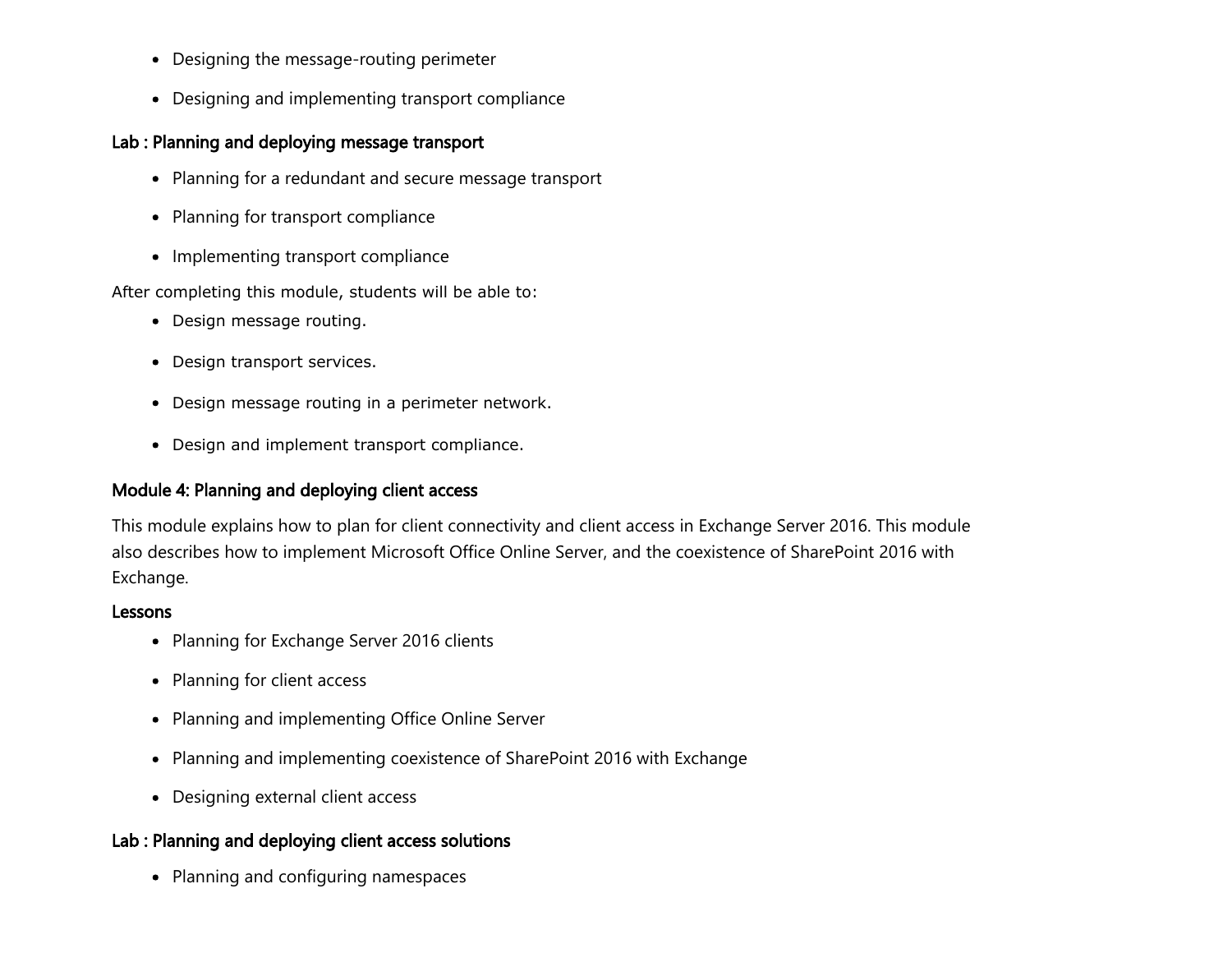- Planning and configuring client access services options
- Planning and deploying Office Online Server
- Planning and implementing reverse proxy

After completing this module, students will be able to:

- Plan for Exchange 2016 Server clients.
- Plan for client access.
- Plan and implement Office Online Server.
- Plan and implement SharePoint 2016 and with Exchange Server 2016 coexistence.
- Design external client access.

## Module 5: Designing and implementing high availability

This module explains how to design and implement a highly available solution for Exchange Server 2016.

#### Lessons

- Planning high availability for Exchange Server 2016
- Planning for load balancing
- Planning for site resilience

## Lab : Designing and implementing site resiliency

- Creating a lag database copy
- Recovering data from a lagged database copy
- Implementing site resilience
- Validating site resilience

After completing this module, students will be able to:

- Plan high availability for an Exchange Server 2016 deployment.
- Plan for load balancing in an Exchange Server 2016 deployment.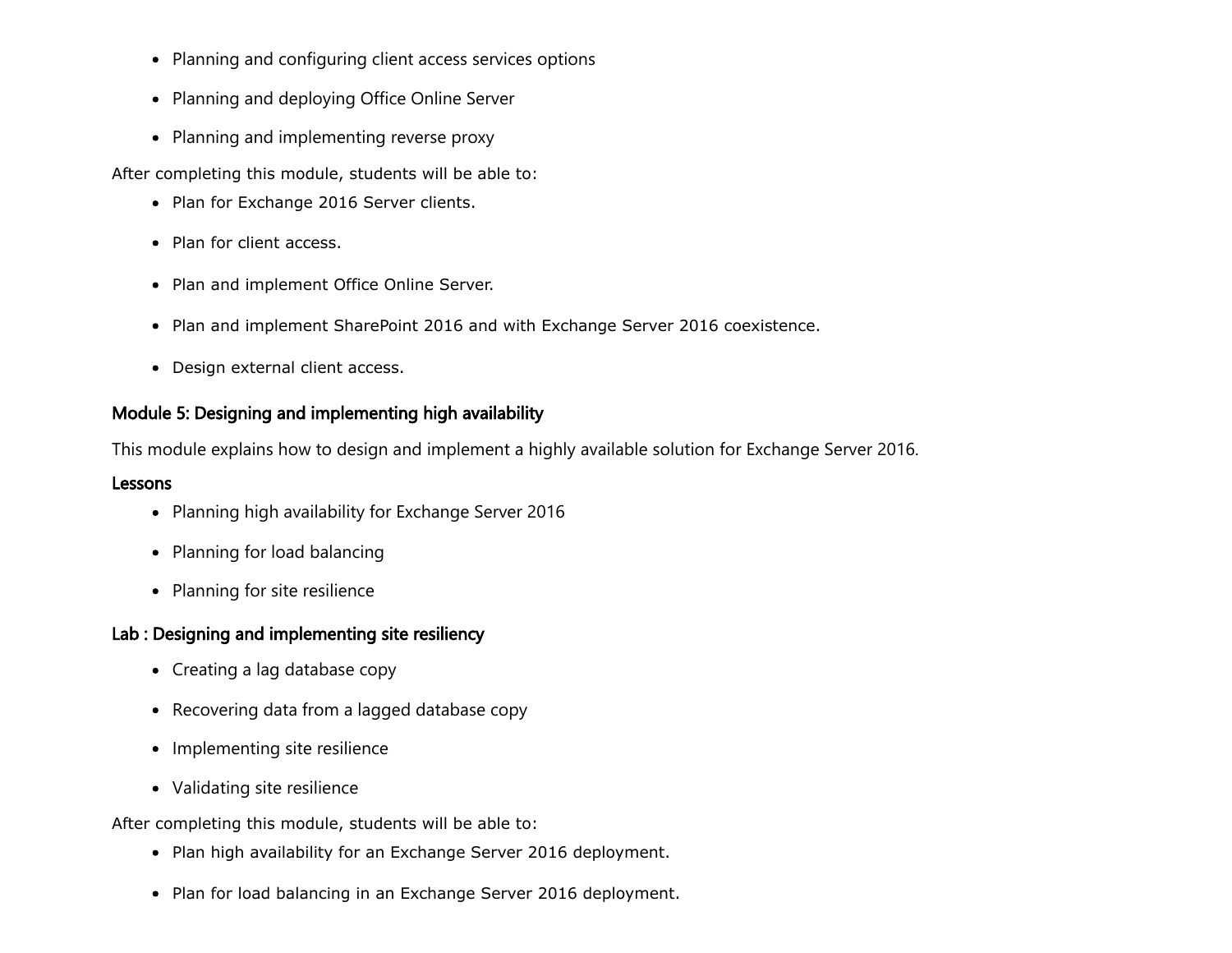• Plan for site resilience in an Exchange Server 2016 deployment.

#### Module 6: Maintaining Exchange Server 2016

This module explains how to maintain Exchange Server 2016 using Managed Availability and Desired State Configuration (DSC).

#### Lessons

- Using Managed Availability to improve high availability
- Implementing DSC

#### Lab : Maintaining Exchange Server 2016

- Using Windows PowerShell to investigate and configure Managed Availability
- Implementing DSC

After completing this module, students will be able to:

- Describe and configure Managed Availability in Exchange Server 2016.
- Describe and implement DSC in Exchange Server 2016.

#### Module 7: Designing messaging security

This module explains how to plan for messaging security and design and implement Active Directory Rights Management Services (AD RMS) and Azure RMS in an Exchange Server organization.

#### Lessons

- Planning messaging security
- Designing and implementing AD RMS and Azure RMS integration

#### Lab : Designing messaging security

- Implementing AD RMS
- Integrating AD RMS with Exchange Server
- Creating a message transport rule to protect email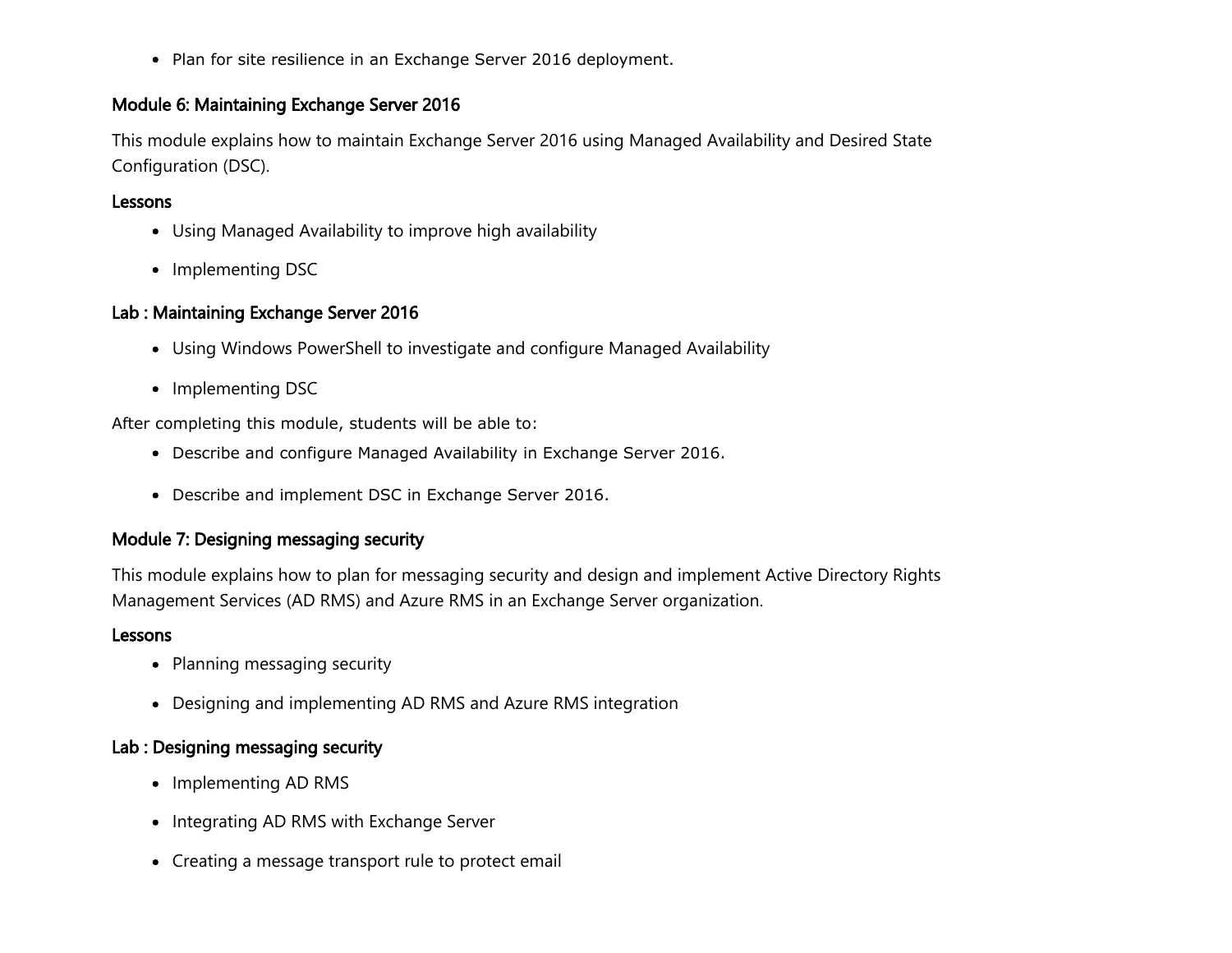• Proteccting an email with AD RMS

After completing this module, students will be able to:

- Plan messaging security.
- Design and implement AD RMS and Azure RMS integration.

#### Module 8: Designing and implementing message retention

This module explains how to plan for archiving and message retention.

#### Lessons

- Overview of messaging records management and archiving
- Designing In-Place Archiving
- Designing and implementing message retention

## Lab : Designing and implementing message retention

- Designing message retention and archiving
- Implementing message retention and archiving

After completing this module, students will be able to:

- Describe messaging records management and archiving.
- Design In-Place Achiving.
- Design and implement message retention.

## Module 9: Designing messaging compliance

This module explains how to plan for and implement several Exchange features to help minimize data loss and monitor email traffic and content.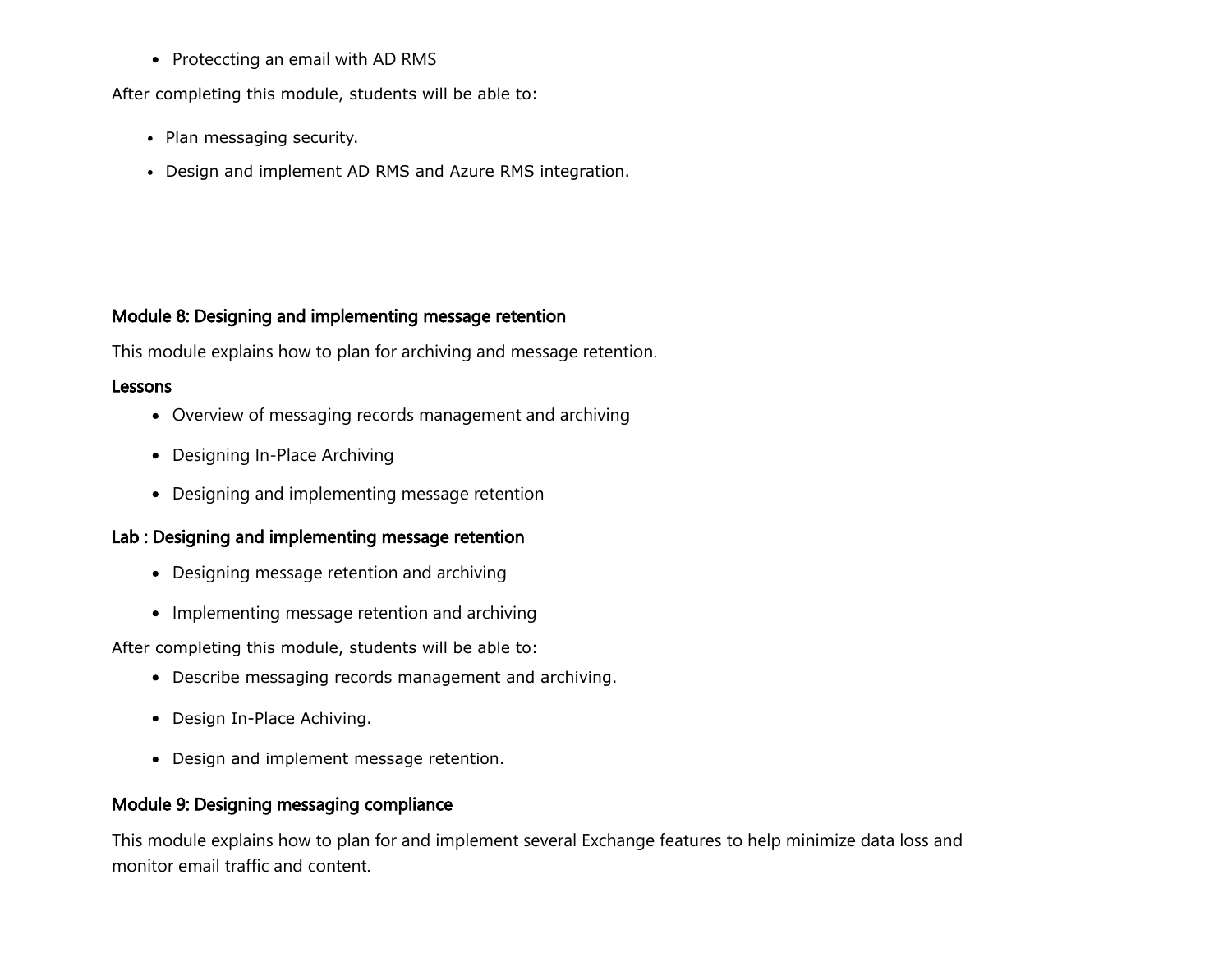#### Lessons

- Designing and implementing data loss prevention
- Designing and implementing In-Place Hold
- Designing and implementing In-Place eDiscovery

## Lab : Designing and implementing messaging compliance

- Designing messaging compliance
- Implementing data los prevention
- Implementing In-Place eDiscovery
- Comparing messaging policy and compliance options

After completing this module, students will be able to:

- Design and implement data los prevention.
- Design and implement In-Place Hold.
- Design and implement In-Place eDiscovery.

#### Module 10: Designing and implementing messaging coexistence

This module explains how to plan and implement federation, design coexistence between Exchange organizations, and design and move mailboxes between different forests and Exchange organizations.

#### Lessons

- Designing and implementing federation
- Designing coexistence between Exchange organizations
- Designing and implementing cross-forest mailbox moves

#### Lab : Implementing messaging coexistence

- Implementing message-routing coexistence
- Migrating user mailboxes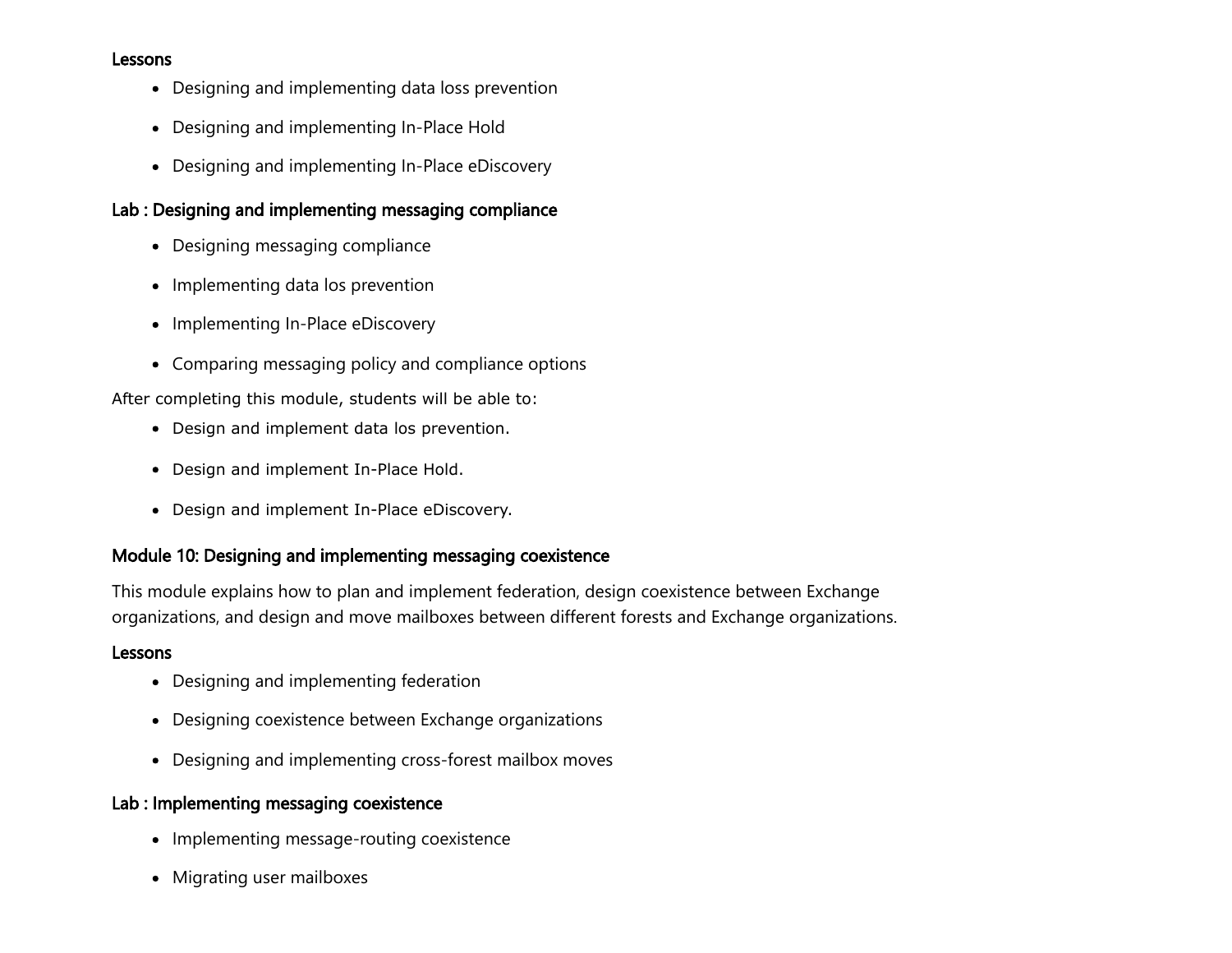After completing this module, students will be able to:

- Design and implement federation.
- Design the coexistence between Exchange Server organizations.
- Design and implement cross-forest mailbox moves.

#### Module 11: Upgrading to Exchange Server 2016

This module explains how to plan and implement an upgrade from previous Exchange Server 2013 or Exchange Server versions to Exchange Server 2016.

#### Lessons

- Planning an upgrade from previous Exchange Server versions
- Implementing the upgrade from previous Exchange Server versions

#### Lab : Upgrading from Exchange Server 2013 to Exchange Server 2016

- Documenting the Exchange Server 2013 organization
- Deploying Exchange Server 2016
- Upgrading from Exchange Server 2013 to Exchange Server 2016
- Removing Exchange Server 2013

After completing this module, students will be able to:

- Plan an upgrade to Exchange Server 2016.
- Implement the upgrade to Exchange Server 2016.

#### Module 12: Planning a hybrid Exchange Server deployment

This module explains how to plan and implement a hybrid deployment for Exchange Server 2016.

#### Lessons

- Basics of a hybrid deployment
- Planning and implementing a hybrid deployment